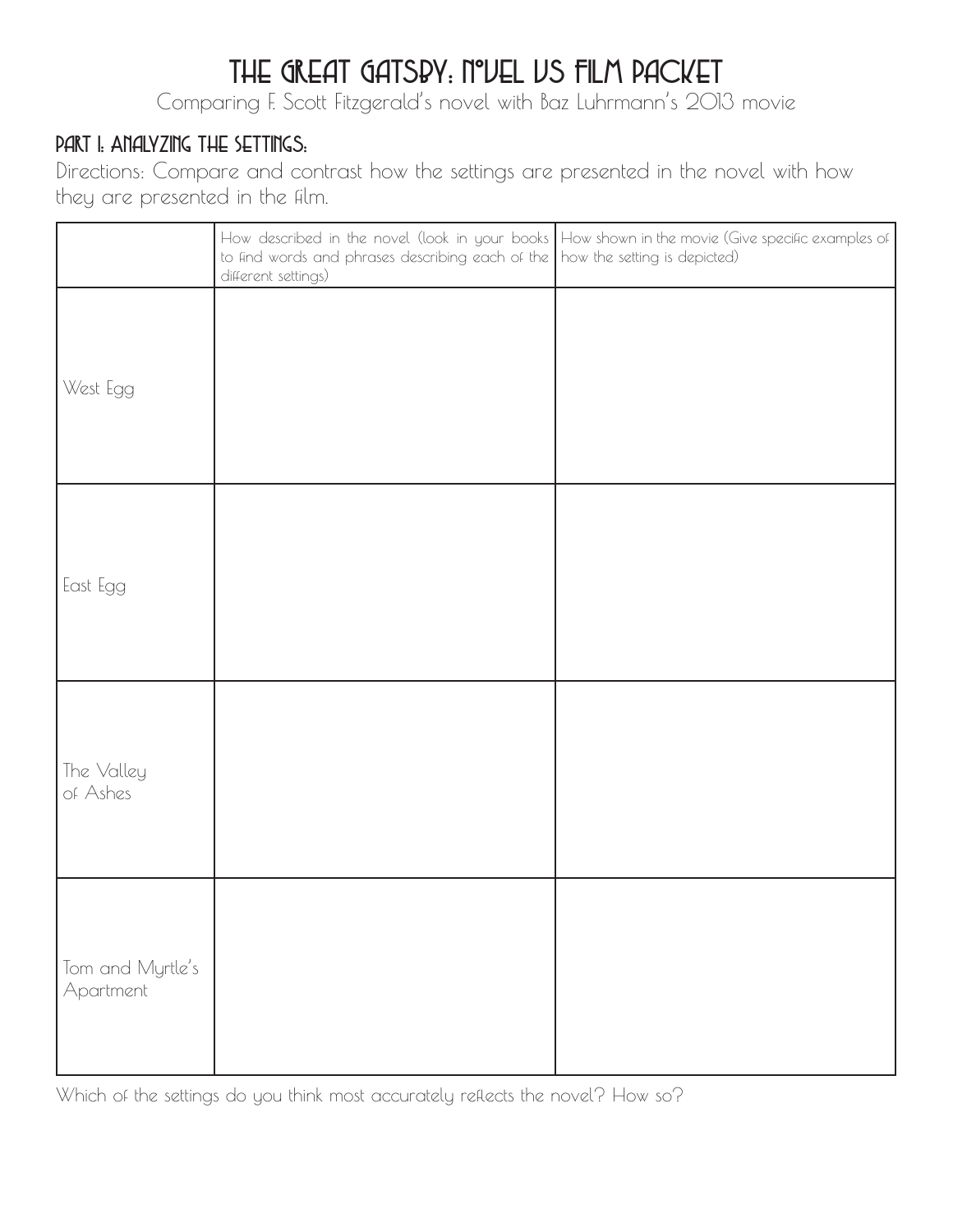# PART II: ANALYZING THE CHARACTERS:

Directions: For each of the major characters listed, analyze their appearance in terms of the qualities listed below.

|                                  | Appearance<br>(Consider costumes, personal props, looks, etc.) | Acting<br>(How believable was the character?<br>How would you rate their acting?) |
|----------------------------------|----------------------------------------------------------------|-----------------------------------------------------------------------------------|
| Nick<br>(Tobey<br>Maguire)       |                                                                |                                                                                   |
| Daisy<br>(Carey<br>Mulligan)     |                                                                |                                                                                   |
| Tom<br>(Joel<br>Edgerton)        |                                                                |                                                                                   |
| Jordan<br>(Elizabeth<br>Debicki) |                                                                |                                                                                   |
| George<br>(Jason<br>Clarke)      |                                                                |                                                                                   |
| Myrtle<br>(Isla<br>Fisher)       |                                                                |                                                                                   |
| Gatsby<br>(Leonardo<br>DiCaprio) |                                                                |                                                                                   |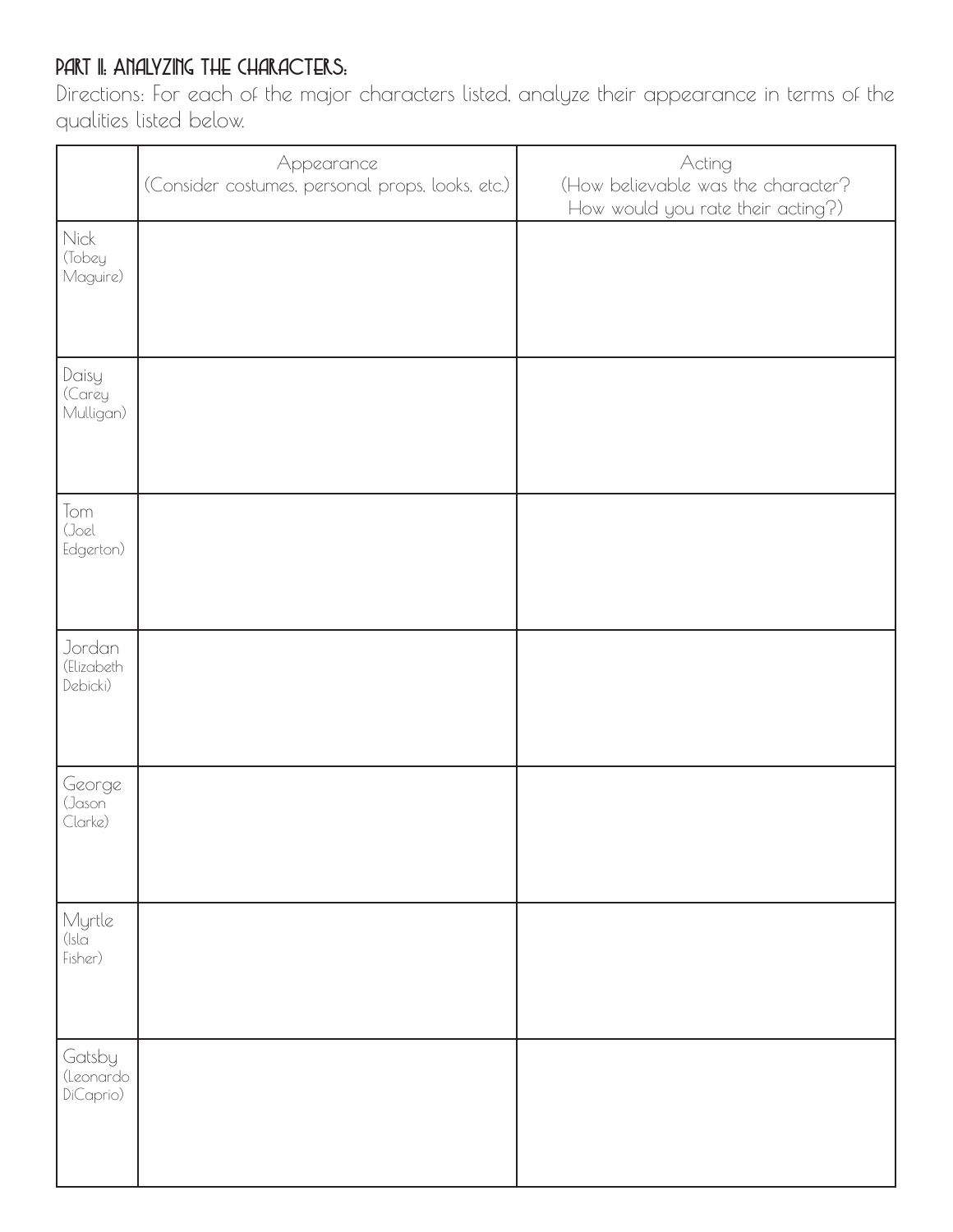#### PART III: ANALYZING THE MUSIC:

Directions: The music to this movie was talked about almost as much as the film itself. Read the lyrics to the song below, which is used when Gatsby and Daisy are reunited together again for the first time in five years. Lana Del Rey, who wrote the song, said she did so from the perspective of the character Daisy.

| I've seen the world                                  | Will you still love me                                   |  |
|------------------------------------------------------|----------------------------------------------------------|--|
| Done it all                                          | When I'm no longer young and beautiful?                  |  |
| Had my cake now                                      | Will you still love me                                   |  |
| Diamonds, brilliant                                  | When I got nothing but my aching soul?                   |  |
| And Bel Air now                                      | I know you will, I know you will                         |  |
| Hot summer nights, mid July                          | I know that you will                                     |  |
| When you and I were forever wild                     | Will you still love me when I'm no longer beautiful?     |  |
| The crazy days, city lights                          | Dear lord, when I get to heaven                          |  |
| The way you'd play with me like a child              | Please let me bring my man                               |  |
| Will you still love me                               | When he comes tell me that you'll let him in             |  |
| When I'm no longer young and beautiful?              | Father tell me if you can                                |  |
| Will you still love me                               | Oh that grace, oh that body                              |  |
| When I got nothing but my aching soul?               | Oh that face makes me wanna party                        |  |
| I know you will, I know you will                     | He's my sun, he makes me shine like diamonds             |  |
| I know that you will                                 | Will you still love me                                   |  |
| Will you still love me when I'm no longer beautiful? | When I'm no longer young and beautiful?                  |  |
| I've seen the world, lit it up                       | Will you still love me                                   |  |
| As my stage now                                      | When I got nothing but my aching soul?                   |  |
| Channeling angels in the new age now                 | I know you will, I know you will                         |  |
| Hot summer days, rock 'n' roll                       | I know that you will                                     |  |
| The way you play for me at your show                 | Will you still love me when I'm no longer beautiful?     |  |
| And all the ways I got to know                       | Will you still love me when I'm no longer beautiful?     |  |
| Your pretty face and electric soul                   | Will you still love me when I'm not young and beautiful? |  |

1. Annotate the lyrics, identifying any parts that specifically relate to the character Daisy and her relationship with Gatsby. Make the connection clear. For example, the phrase, "makes we wanna party" can relate to all of Gatsby's parties and why Gatsby threw the parties in the first place.

2. Why do you think Lurhman chose this song to play when Gatsby and Daisy are reunited?